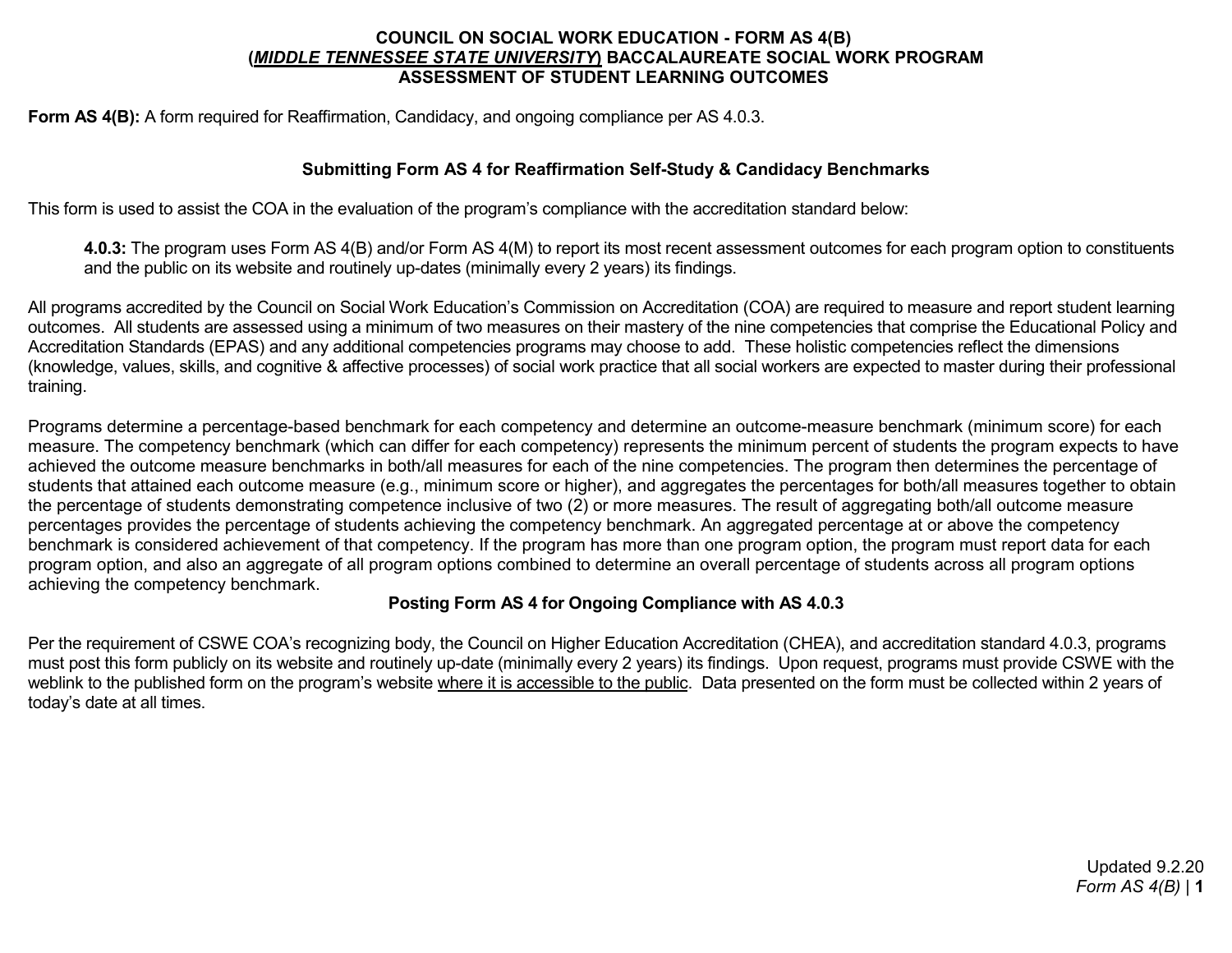# **Summary of the Program's Assessment Plan | Generalist Practice**

All students are assessed using a minimum of two measures on their mastery of the nine competencies that comprise the Educational Policy and Accreditation Standards of the Council on Social Work Education and any additional competencies programs may choose to add. Summarize the program's competency-based assessment plan. Programs may add/delete rows to accurately reflect the number measures included in the data presented.

| <b>Assessment Measure #1: (Standardized Assignments)</b>                                                                                                    |                                                                                                                                        |  |
|-------------------------------------------------------------------------------------------------------------------------------------------------------------|----------------------------------------------------------------------------------------------------------------------------------------|--|
| Dimension(s) assessed:                                                                                                                                      | KSC & AP                                                                                                                               |  |
| When/where students are assessed:                                                                                                                           | Core Courses: SW<br>2570, 2630, 3000, 3110,<br>3160, 3161, 3200, 4580,<br>4480, 4650 and 4690<br>(semesters Fall<br>2020/Spring 2021). |  |
| Who assessed student competence:                                                                                                                            | <b>Course Instructor</b>                                                                                                               |  |
| Outcome Measure Benchmark (minimum score indicative of achievement)<br>for Competencies 1-9:                                                                | 9                                                                                                                                      |  |
| (Add additional rows if Outcome Measure Benchmarks are different per<br>competency)                                                                         |                                                                                                                                        |  |
| Competency Benchmark (percent of students the program expects to have<br>achieved the minimum scores, inclusive of all measures) for Competencies<br>$1-9:$ | 80%                                                                                                                                    |  |
| (Add additional rows if Competency Benchmarks are different per<br>competency)                                                                              |                                                                                                                                        |  |
| <b>Assessment Measure #2: (FIELD II EVAULATION)</b>                                                                                                         |                                                                                                                                        |  |
| Dimension(s) assessed:                                                                                                                                      | <b>KVSC &amp; AP</b>                                                                                                                   |  |
| When/where students are assessed:                                                                                                                           | SW 4680 Field<br>Instruction II (Fall<br>2020/Spring 2021)                                                                             |  |
| Who assessed student competence:                                                                                                                            | Field Instructor and<br><b>Field Supervisor</b>                                                                                        |  |
| Outcome Measure Benchmark (minimum score indicative of achievement)<br>for Competencies 1-9:                                                                | $1 - 9$                                                                                                                                |  |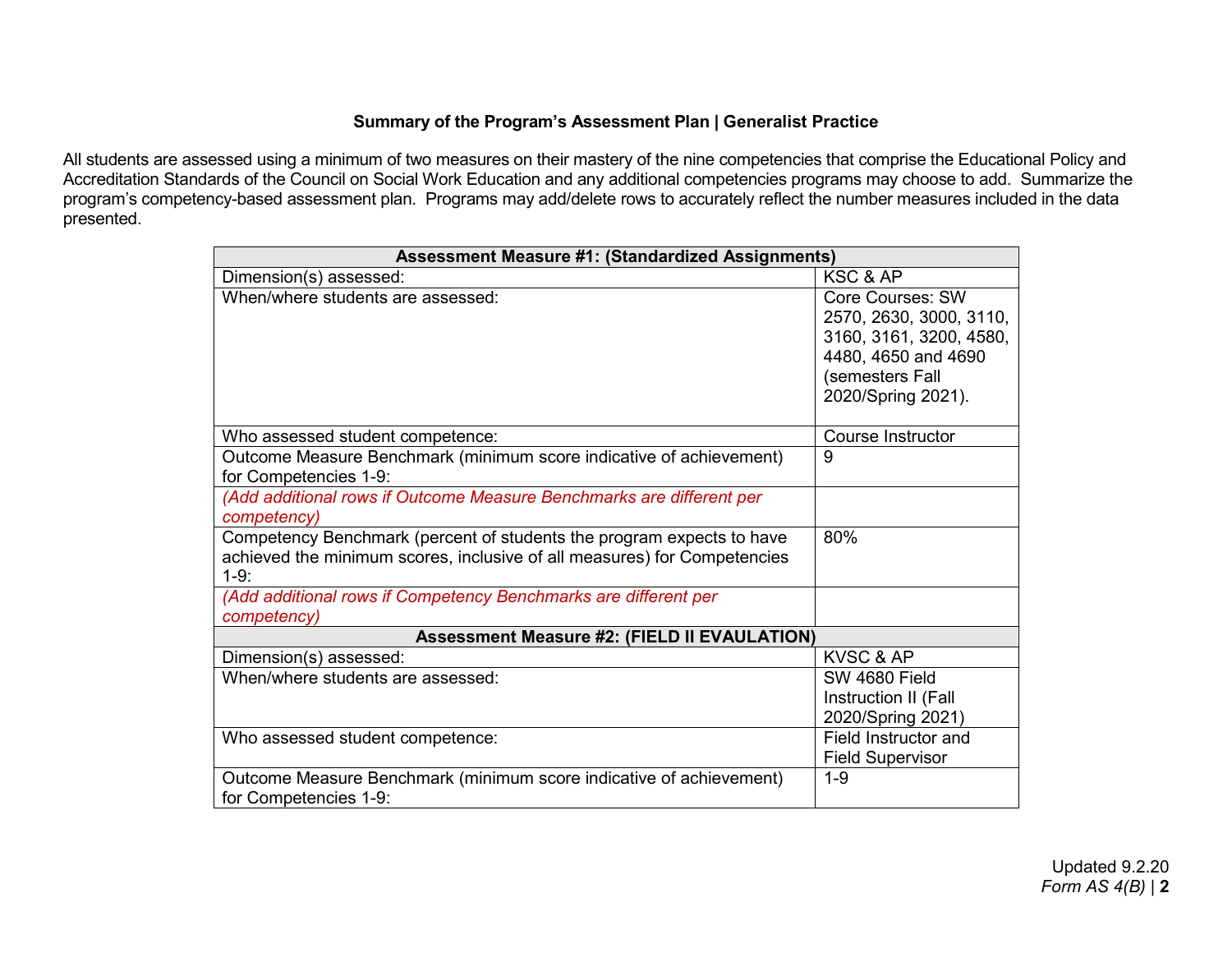| (Add additional rows if Outcome Measure Benchmarks are different per<br>competency)                                                                         |     |  |
|-------------------------------------------------------------------------------------------------------------------------------------------------------------|-----|--|
| Competency Benchmark (percent of students the program expects to have<br>achieved the minimum scores, inclusive of all measures) for Competencies<br>$1-9:$ | 80% |  |
| (Add additional rows if Competency Benchmarks are different per<br>competency)                                                                              |     |  |
| [optional] Assessment Measure #3: (INSTRUMENT NAME)                                                                                                         |     |  |
| (Repeat table for each additional measure)                                                                                                                  |     |  |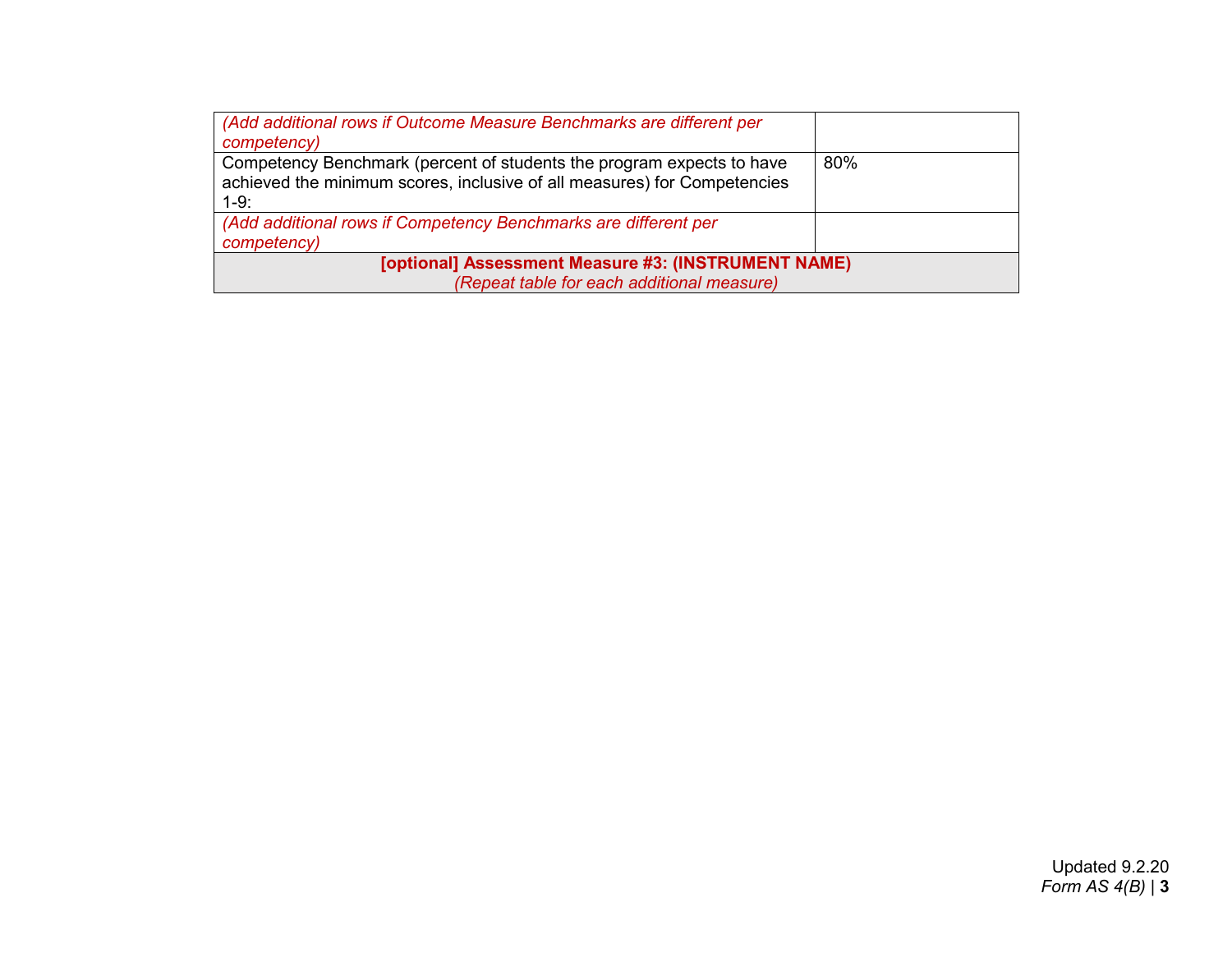# **Directions for completing Form AS 4**

Indicate the benchmark percentage for each competency. The competency benchmark is the percent of students the program expects to have achieved both/all outcome measure benchmarks. Programs calculate the percentage of students achieving each outcome measure benchmark, then calculate the percentage of students achieving each competency inclusive of two or more measures for each program option. Programs with multiple program options must present data for each program option, and in aggregate inclusive of all program options per competency. Programs may add/delete columns to accurately reflect the number of program options offered. *This is a required form.* The assessment data table may be altered to accurately reflect the number of program options offered and additional program-developed competencies program. However, beyond these formatting alternations, the program may not alter the content of this form.

#### **Assessment Data Collected during the Academic Year (2020-2021) Program Option #1: (Main Campus, Traditional Delivery) Middle Tenseness State University Baccalaureate Social Work Program**

 $\mathbf{r}$ 

| <b>COMPETENCY</b>                                                                                                                                                                                                                                                         | <b>COMPETENCY BENCHMARK (%)</b>                                                                                                                                                                  | PERCENTAGE OF STUDENTS ACHIEVING<br><b>BENCHMARK</b>                                                                                                         |
|---------------------------------------------------------------------------------------------------------------------------------------------------------------------------------------------------------------------------------------------------------------------------|--------------------------------------------------------------------------------------------------------------------------------------------------------------------------------------------------|--------------------------------------------------------------------------------------------------------------------------------------------------------------|
|                                                                                                                                                                                                                                                                           |                                                                                                                                                                                                  | <b>Aggregate</b><br>of Students from All Program Options                                                                                                     |
|                                                                                                                                                                                                                                                                           |                                                                                                                                                                                                  | $n =$ (Number of students)<br>$n = (Measurement 1)$<br>$n = (Measurement 2)$                                                                                 |
| <b>Competency 0: Sample Row</b><br>(Delete this row prior to submission<br>and/or posting)<br>Disclaimer: This is an example row,<br>programs are solely responsible for<br>selecting their benchmarks. COA does<br>not endorse nor recommend any<br>specific benchmarks. | e.g. $80\%$<br>of students will demonstrate competence inclusive of<br>2 or more measures                                                                                                        | (Percent of all students, inclusive of all program options, who<br>demonstrated competence)<br>e.g. $85%$<br>(Measure $1 +$ Measure $2 / 2$ )<br>e.g. $80\%$ |
| <b>Competency 1: Demonstrate</b><br><b>Ethical and Professional</b><br><b>Behavior</b>                                                                                                                                                                                    | <b>Measurement 1</b><br>80% of students will score 2.0 or higher (0-<br>4) on the Standardized Assignment in SW<br>2570: Intro to SW and SW 2630:<br>Interviewing Skills and SW 4580: Practice I | <b>Measurement 1 Results: 71.1% of students</b><br>scored 2 or higher.                                                                                       |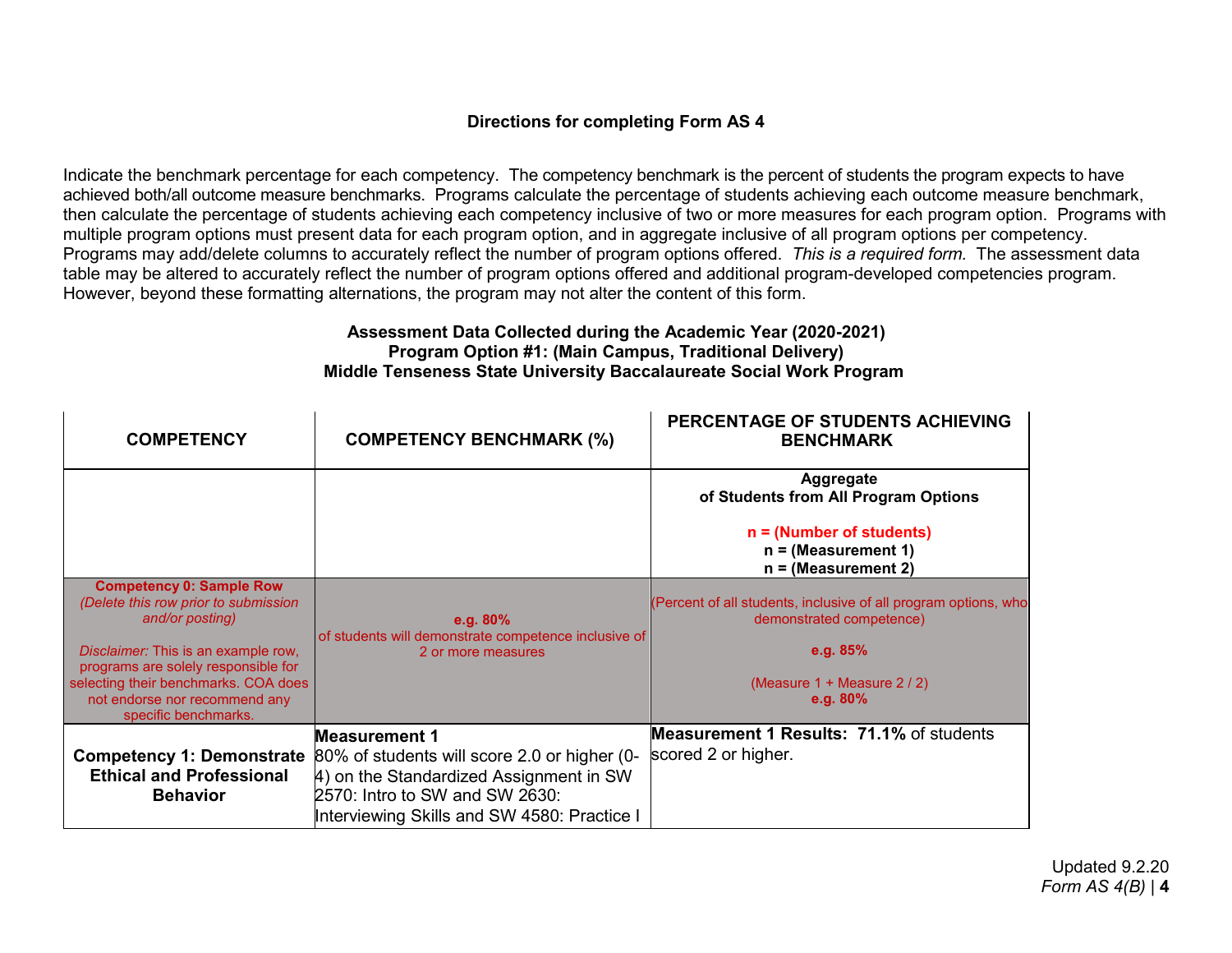|                                                                                                                 | <b>Measurement 2</b><br>80% of Students will score 3.0 or higher<br>(out of 5) on the Learning Contract in SW<br>4680: Field II measure of competency 1                                    | <b>Measurement 2 Results: 100% of students</b><br>scored 3 or higher.                          |
|-----------------------------------------------------------------------------------------------------------------|--------------------------------------------------------------------------------------------------------------------------------------------------------------------------------------------|------------------------------------------------------------------------------------------------|
|                                                                                                                 |                                                                                                                                                                                            | Measures 1+2 /2 85.6%                                                                          |
| <b>Competency 2: Engage</b><br><b>Diversity and Difference in</b><br><b>Practice</b>                            | <b>Measurement 1</b><br>80% of students will score 2.0 or higher on<br>the Standardized Assignment in SW 2570:<br>Intro to SW and SW 3200: Cultural Diversity                              | Measurement 1 Results: 48.7% of students<br>scored 2 or higher.                                |
|                                                                                                                 | <b>Measurement 2</b><br>80% of Students will score 3.0 or higher (1-<br>5) on the Learning Contract in SW 4680:<br>Field II.                                                               | Measurement 2 Results: 100% of students<br>scored 3 or higher.<br>Measures 1+2 /2 74.4%        |
| <b>Competency 3: Advance</b><br><b>Human Rights and Social,</b><br><b>Economic, and Environmental</b>           | <b>Measurement 1</b><br>80% of students will score 2.0 or higher (0-<br>4) on the Standardized Assignment in SW<br>3200: Cultural Diversity measure of<br>competency 3                     | <b>Measurement 1 Results: 45.8% of students</b><br>scoring 2.0 or higher.                      |
| <b>Justice</b>                                                                                                  | <b>Measurement 2</b><br>80% of Students will score 3.0 or higher<br>(out of 5) on the Learning Contract in SW<br>4680: Field II measure of competency 3                                    | <b>Measurement 2 Results: 100% of students</b><br>scored 3 or higher.<br>Measures 1+2 /2 72.9% |
| <b>Competency 4: Engage in</b><br><b>Practice-informed Research</b><br>and Research-informed<br><b>Practice</b> | <b>Measurement 1</b><br>80% of students will score 2.0 or higher (0-<br>4) on the Standardized Assignment in SW<br>3110: Res Methods and SW 3120: Data<br>Analysis measure of competency 4 | <b>Measurement 1 Results: 69.2%</b>                                                            |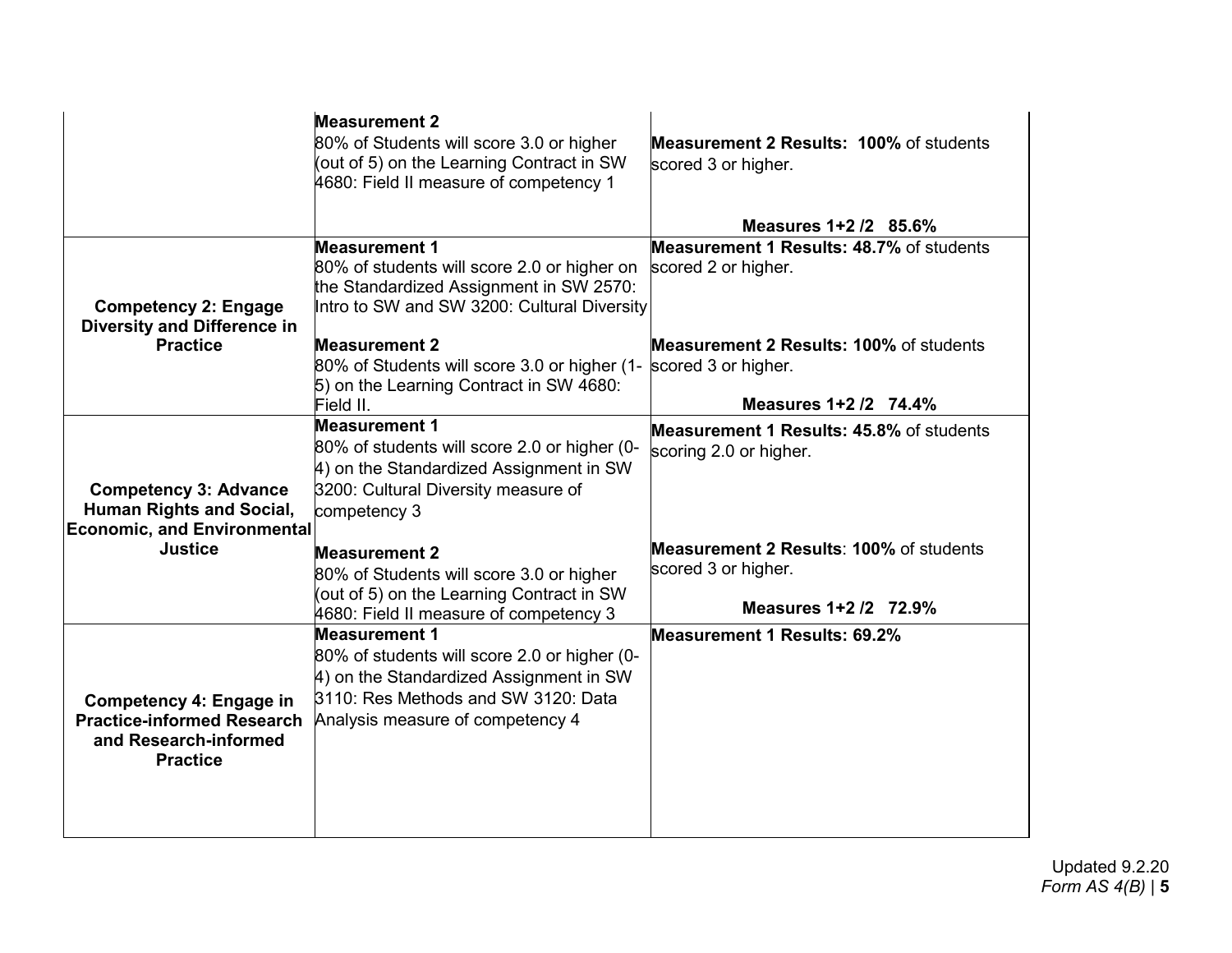|                                                                                                           |                                                                                                                                                                                                                      | <b>Measurement 2 Results: 100% of students</b><br>scored 3 or higher.                                                                                 |
|-----------------------------------------------------------------------------------------------------------|----------------------------------------------------------------------------------------------------------------------------------------------------------------------------------------------------------------------|-------------------------------------------------------------------------------------------------------------------------------------------------------|
|                                                                                                           | <b>Measurement 2</b>                                                                                                                                                                                                 |                                                                                                                                                       |
|                                                                                                           | 80% of Students will score 3.0 or higher<br>(out of 5) on the Learning Contract in SW<br>4680: Field II measure of competency 4                                                                                      | Measures 1+2 /2 84.6%                                                                                                                                 |
| <b>Competency 5: Engage in</b>                                                                            | <b>Measurement 1</b><br>80% of students will score 2.0 or higher (out<br>of 4) on the Standardized Assignment in<br>SW 3000: Social Policy measure of<br>competency 5                                                | <b>Measurement 1 Results: 49.2% of students</b><br>scoring 2.0 or higher.                                                                             |
| <b>Policy Practice</b>                                                                                    |                                                                                                                                                                                                                      | <b>Measurement 2 Results: 100% of students</b><br>scored 3 or higher.                                                                                 |
|                                                                                                           | <b>Measurement 2</b><br>80% of Students will score 3.0 or higher<br>(out of 5) on the Learning Contract in SW<br>4680: Field II measure of competency 5                                                              | Measures 1+2/2 74.6%                                                                                                                                  |
| <b>Competency 6: Engage with</b><br>Individuals, Families, Groups, SW 4580: SW Practice I.                | <b>Measurement 1</b><br>80% of students will score 2.0 or higher (out scored 2 or higher.<br>of 4) on the Standardized Assignment in<br>SW 3160: HBSE I, SW 3161: HBSE II, and                                       | Measurement 1 Results: 79.4% of students                                                                                                              |
| Organizations, and<br><b>Communities</b>                                                                  | <b>Measurement 2</b><br>80% of Students will score 3.0 or higher<br>(out of 5) on the Learning Contract in SW<br>4680: Field II measure of competency 6                                                              | Measurement 2 Results: 100% of students<br>scored 3 or higher.<br>Measures 1+2 /2 89.7%                                                               |
| <b>Competency 7: Assess</b><br>Individuals, Families, Groups,<br>Organizations, and<br><b>Communities</b> | <b>Measurement 1</b><br>80% of students will score 2.0 or higher on<br>the Standardized Assignment in SW 4480:<br>SW with Groups and SW 4690: Integrative<br>Seminar measure of competency 7<br><b>Measurement 2</b> | Measurement 1 Results: 92.2% scored 2 or<br>higher.<br><b>Measurement 2 Results: 100% of students</b><br>scored 3 or higher.<br>Measures 1+2 /2 96.1% |